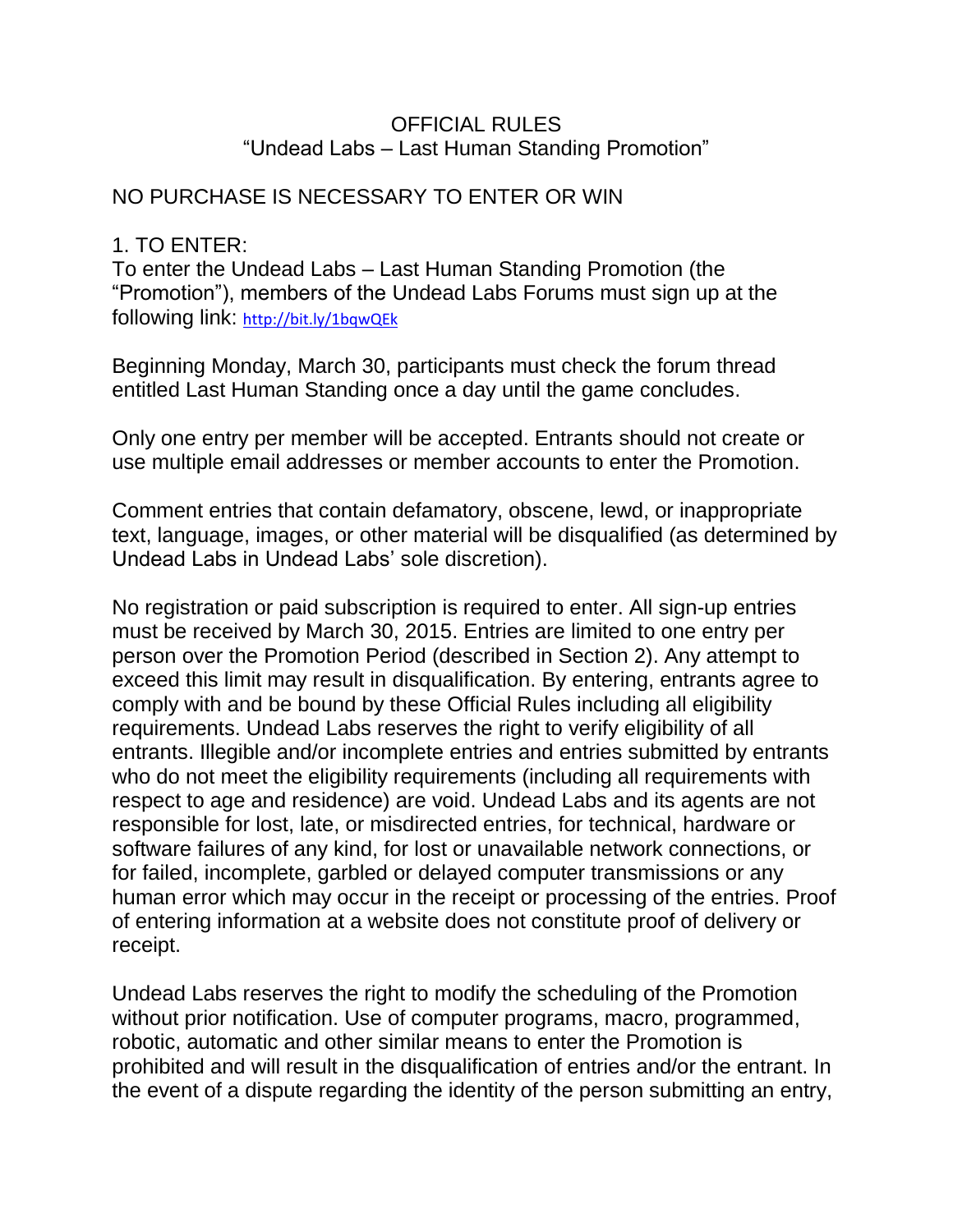the entry will be deemed to be submitted by the person in whose name the email account is registered on the date the entry is submitted. Undead Labs may prohibit an entrant from participating in the Promotion or winning a prize if, in its sole discretion, it determines such entrant is attempting to undermine the legitimate operation of the Promotion in any way by cheating, hacking, deception, or any other unfair playing practices of intending to annoy, abuse, threaten or harass any other parties or representatives of Undead Labs.

## 2. PROMOTION PERIOD:

The Promotion begins at 3:00 PM PDT on March 25, 2015 and ends no later than 9:00 AM PDT on April 29, 2015 or whenever the final player wins (the "Promotion Period").

A computer owned by Undead Labs will be the official time-keeping device for the Promotion.

## 3. ELIGIBILITY:

The Promotion is open to all. The Xbox One prize may only be awarded to legal residents of the fifty (50) United States and the District of Columbia, other than Rhode Island, who are over the age of eighteen (18), but is void in Puerto Rico, the U.S. Virgin Islands, U.S. Military installations in foreign countries, all other U.S. territories and possessions, and where prohibited or restricted by law. Employees, officers, and directors of Undead Labs, its advertising and promotion agencies, and all parties responsible for the development and administration of this Promotion, and the immediate families (spouse, parents, children and siblings, and their respective spouses regardless of where they live) and individuals living in the households, of the above, whether related or not, are not eligible to participate.

The Promotion is subject to all applicable federal, state, provincial, territorial and local laws and regulations. By participating in the Promotion, and/or receiving a prize, entrants agree to release Undead Labs, its directors, employees, officers, and agents, including without limitation, its advertising and promotion agencies, from any and all liability, loss or damages arising from or in connection with the Promotion and, if declared a winner, the awarding, receipt, and/or use or misuse of a prize or participation in any prize -related activities.

4. WINNER SELECTION; NOTIFICATION; ODDS OF WINNING: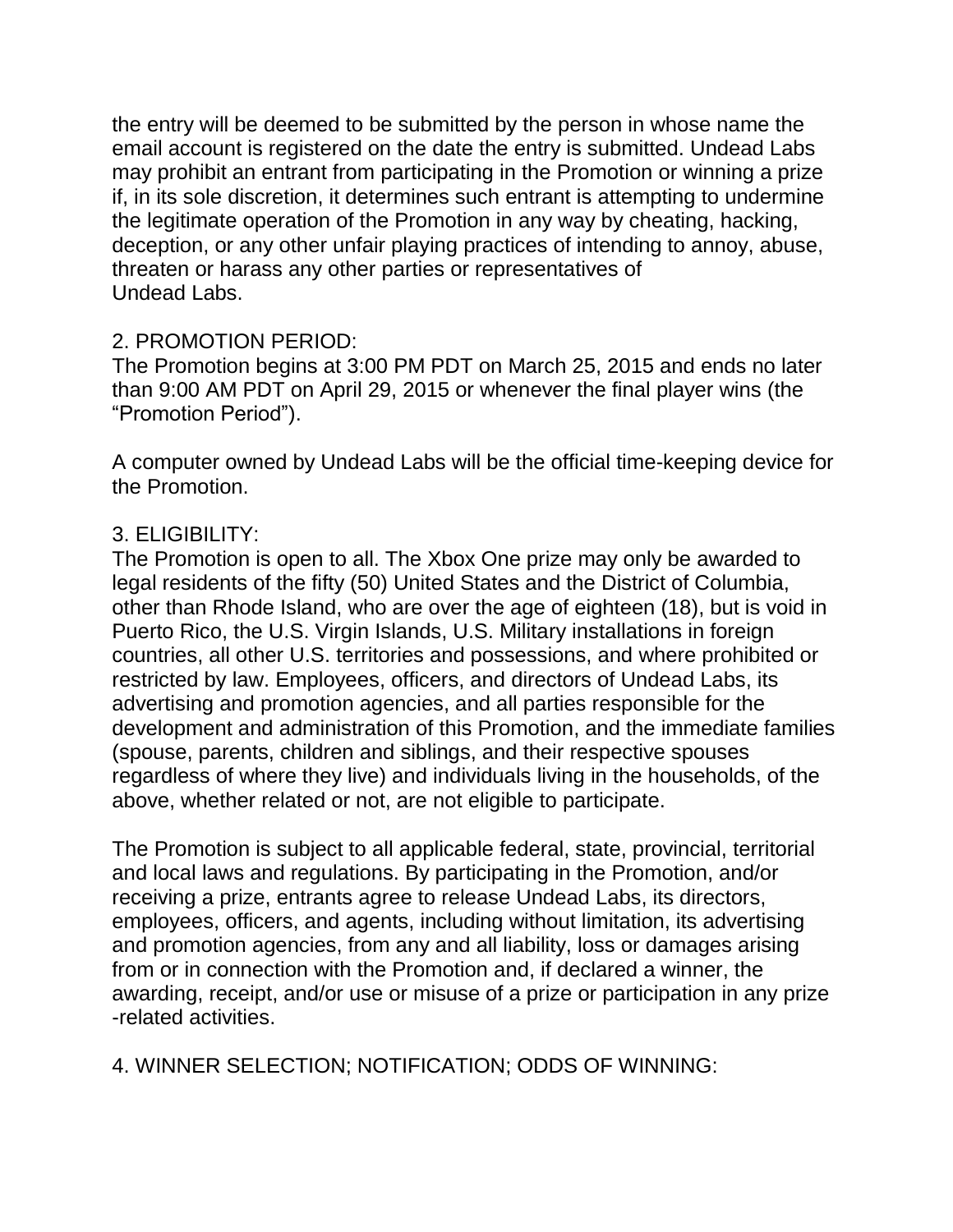One member from the successful entries received during the Promotion Perio, will be selected according to the rules of the Promotion no later than 9:00 AM PDT on April 29, 2015 for the grand prize. Undead Labs' decision making will be final and binding in all matters relating to this Promotion.

A minimum of three runner's up, plus four additional winners (one per week for the duration of the Promotion) will be selected for consolation prizes.

Odds of winning will depend upon the total number of eligible participants over the course of the Promotion Period. The winners will be notified via the email address associated with their Undead Labs Forum's member account during the Promotion Period. If a winner has not responded within 48 hours of the sending of notification by Undead Labs, an alternate winner will be selected by Undead Labs in its sole discretion (and will be subject to disqualification in the same manner). The winner will be required to execute and return a declaration or affidavit of eligibility, prize acceptance, liability & publicity release (except where prohibited) (the "Affidavit") within five (5) days of notification. In the event of a dispute over the identity of an entrant, the entrant will be the registered owner of the applicable Undead Labs Forum's member account.

Undead Labs does not assume any responsibility for entries that are lost, misdirected, that end up in a spam folder, or that were misspelled or incorrect in the online entry. Without limiting the above, forfeiture of a prize, in whole or in part, may result from any of the following at Undead Labs'discretion: (1) failure of a potential winner to execute and return an Affidavit (and a completed IRS Form W-9 if required by Internal Revenue Service regulations for residents of the United States), by the deadline specified in the notification; (2) the return of any notification or prize as undeliverable; and (3) any other non-compliance with these Official Rules. Undead Labs is not responsible for the failure for any reason whatsoever of a potential winner to receive any notification from Undead Labs, or for the failure of Undead Labs to receive any response or Affidavit from the potential winner. Return of any notification or Affidavit as undeliverable, the inability of Undead Labs to contact a potential winner, the failure of a potential winner to contact Undead Labs in a timely manner, the inability of a potential winner to accept or receive the prize for any reason, and/or the non-acceptance by a potential winner of any prize for any reason will result in disqualification of such potential winner, and an alternate winner will be selected from all remaining eligible entries received. In the event that, for whatever reason, Undead Labs cannot select a winner after two attempts, including, without limitation, because a potential winner does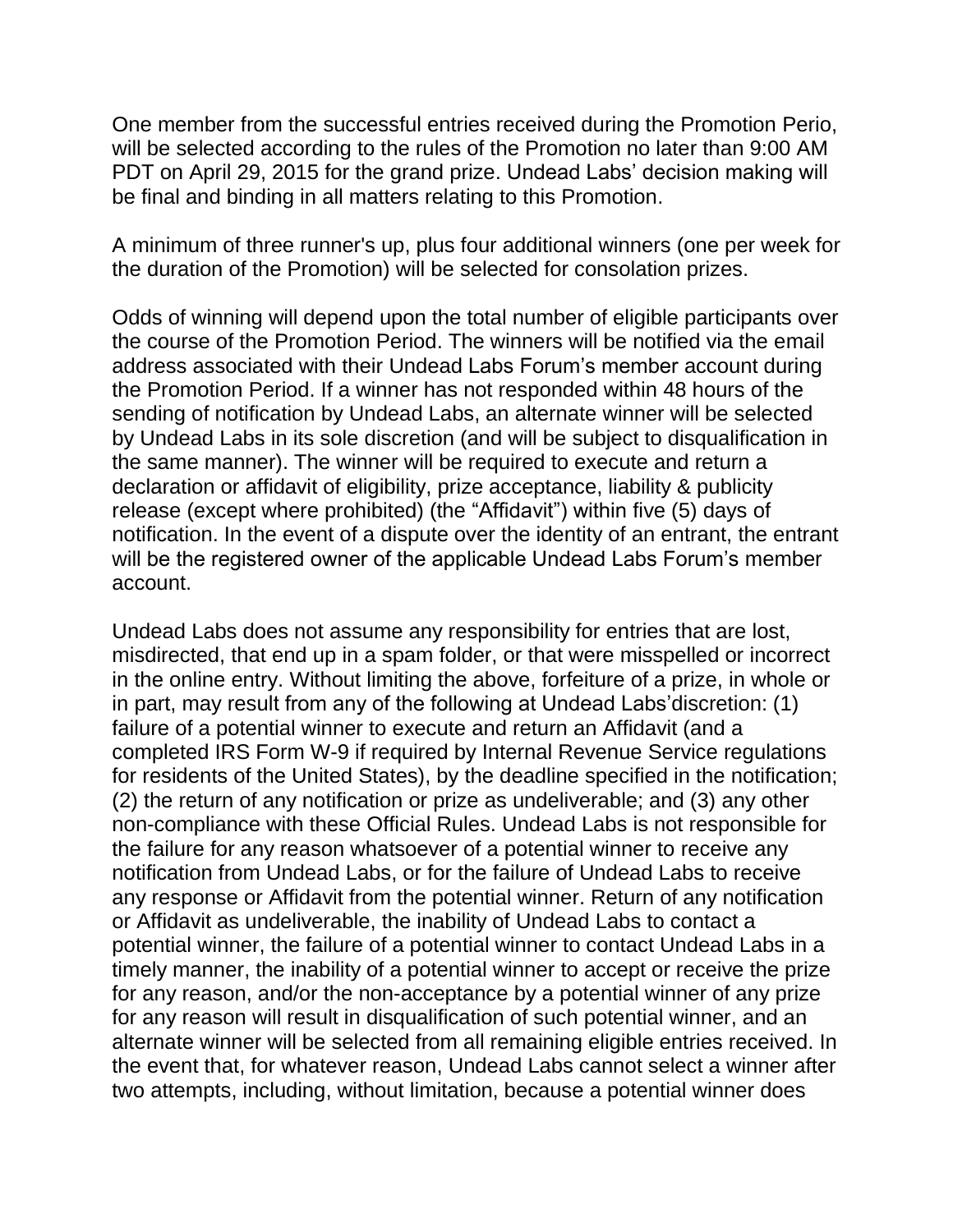not respond, refuses to accept a prize or for any of the other reasons identified in the preceding sentence, Undead Labs may, in its sole discretion, forfeit the prize for, and terminate the Promotion with respect to, that drawing.

By entering the Promotion (including submitting an entry), entrants agree to the use by Undead Labs and its designees of their name (first and last name), Undead Labs Forum's username (if other than their real name), photograph, and likeness for advertising, promotional and other marketing purposes, in perpetuity, in any and all forms of media (including the Internet) without additional compensation, except where prohibited by law. The winner may be required to sign a document to this effect. All entrant information will be used solely for the purposes of administrating this Promotion, unless the entrant otherwise consents, and will be subject to the www.undeadlabs.com Privacy Policy http://www.undeadlabs.com/privacy-policy/.

5. PRIZE LIST:

One (1) Xbox One console, approximate value \$350.00 Five (5) game codes good for a copy of State of Decay Year One: Survival Edition, approximate value \$30.00 each Five (5) zombie pins, approximate value \$5.00 each One (1) hat, approximate value \$15.00

The winner is not entitled to the difference, if any, between the stated approximate and actual retail value of the prize. No substitutions, cash equivalents, or transfers of the prize are permitted. For the avoidance of doubt, the prize is personal to the winner and may not be transferred to the winner's successors, beneficiaries or assigns, whether by will, trust, agreement or otherwise. Undead Labs reserves the right to substitute a prize of equal or greater monetary value at any time in its sole discretion. The prize is awarded "AS IS" and WITHOUT WARRANTY OF ANY KIND, express or implied (including, without limitation, any implied warranty of merchantability or fitness for a particular purpose). Acceptance, participation in and/or use of the prize is at the winner's sole risk and Undead Labs is not responsible for damages whatsoever, including special, indirect, or consequential damages, arising out of or in connection with the use and/or misuse of the prize to the greatest extent allowed by applicable law. Undead Labs reserves the right to verify eligibility of the winner. The prize will be awarded by email or such other method determined by Undead Labs, using the information provided in the Promotion Entry.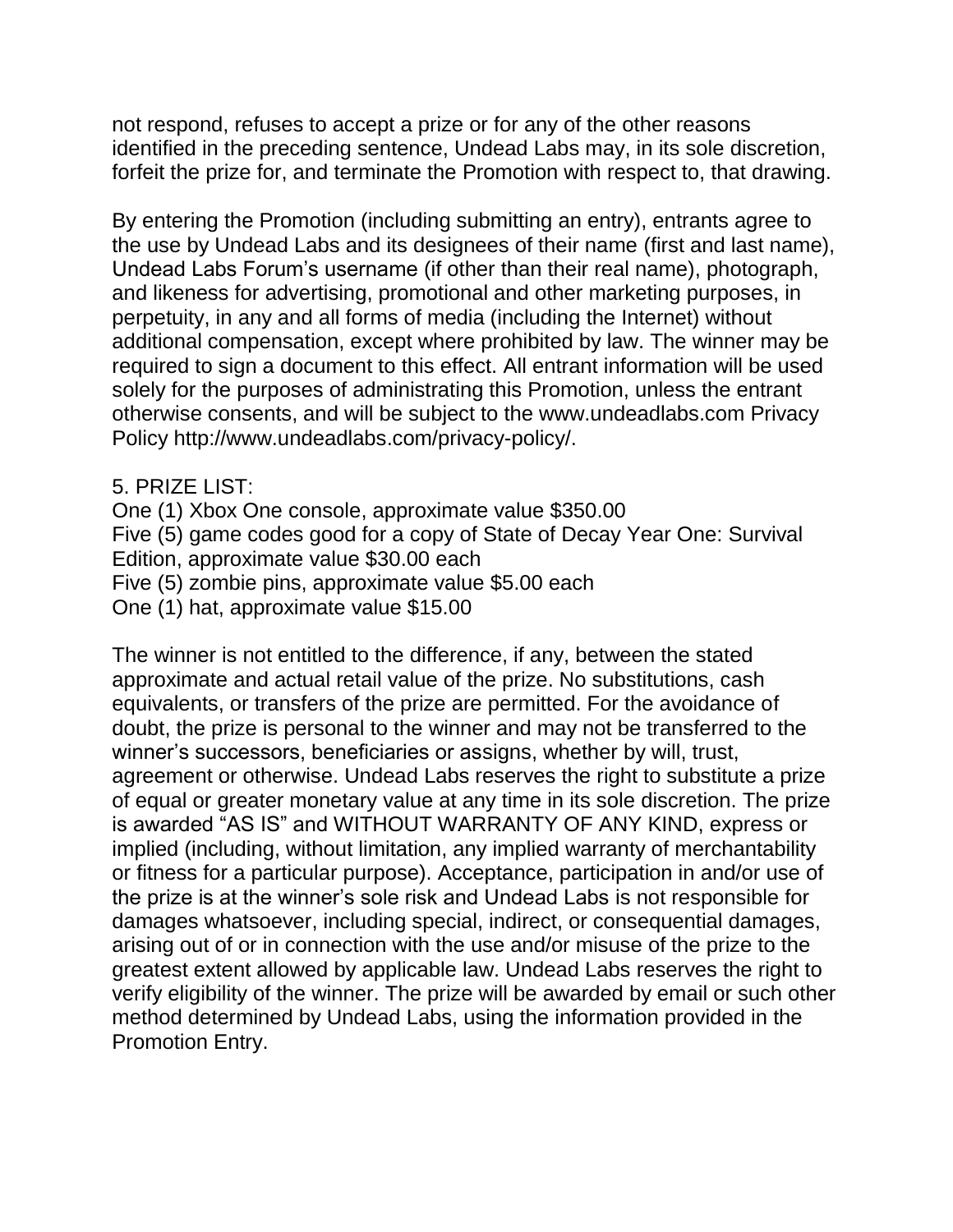6. RELEASE AND LIMITATION OF LIABILITY: BY PARTICIPATING IN THE PROMOTION, ENTRANTS AGREE TO RELEASE, INDEMNIFY AND HOLD HARMLESS UNDEAD LABS, ITS RESPECTIVE AFFILIATES, ADVERTISING AND PROMOTION AGENCIES, AND EACH OF THEIR RESPECTIVE AGENTS, REPRESENTATIVES, OFFICERS, DIRECTORS, SHAREHOLDERS AND EMPLOYEES (COLLECTIVELY, "RELEASEES") FROM AND AGAINST ANY INJURIES, LOSSES, DAMAGES, CLAIMS, ACTIONS AND ANY LIABILITY OF ANY KIND RESULTING FROM OR ARISING FROM THE PROMOTION OR ACCEPTANCE, POSSESSION, USE, MISUSE OR NONUSE OF THE PRIZE THAT MAY BE AWARDED. RELEASEES ARE NOT RESPONSIBLE FOR COMPUTER, PRINTING, TYPOGRAPHICAL, HUMAN, OR OTHER ERRORS, INCLUDING, WITHOUT LIMITATION, ERRORS WHICH MAY OCCUR IN THE ADMINISTRATION OF THE PROMOTION, THE ANNOUNCEMENT OF THE PRIZE, THE PROCESSING OF ENTRIES OR IN ANY PROMOTION RELATED MATERIALS; OR FOR ILLEGIBLE ENTRIES OR ENTRIES THAT FAIL TO ENTER INTO THE PROCESSING SYSTEM, OR ARE PROCESSED, REPORTED, OR TRANSMITTED LATE OR INCORRECTLY OR ARE LOST FOR ANY REASON INCLUDING COMPUTER, TELEPHONE, PAPER TRANSFER, HUMAN OR OTHER ERROR; OR FOR ELECTRONIC, COMPUTER, OR TELEPHONIC MALFUNCTION OR ERROR. IF IN UNDEAD LABS' OPINION, THERE IS ANY SUSPECTED OR ACTUAL EVIDENCE OF ELECTRONIC OR NON-ELECTRONIC TAMPERING WITH ANY PORTION OF THE PROMOTION, OR IF COMPUTER VIRUSES, BUGS, UNAUTHORIZED INTERVENTION, FRAUD, OR TECHNICAL DIFFICULTIES OR FAILURES OR COMPROMISE OR CORRUPT OR AFFECT THE ADMINISTRATION, INTEGRITY, SECURITY, FAIRNESS, OR PROPER CONDUCT OF THE PROMOTION, OR IF THE PROMOTION CANNOT BE CONDUCTED AS DESCRIBED HEREIN FOR ANY REASON, UNDEAD LABS RESERVES THE RIGHT AT ITS SOLE DISCRETION TO DISQUALIFY ANY INDIVIDUAL WHO TAMPERS WITH THE ENTRY PROCESS AND OR VOID ANY ENTRIES SUBMITTED FRAUDULENTLY, TO MODIFY OR SUSPEND THE PROMOTION, OR TO TERMINATE THE PROMOTIONWITH OR WITHOUT NOTICE. AS A CONDITION OF ENTERING THE PROMOTION, ENTRANT AGREES THAT: A.) UNDER NO CIRCUMSTANCES WILL ENTRANT BE PERMITTED TO OBTAIN AWARDS FOR, AND ENTRANT HEREBY WAIVES ALL RIGHTS TO CLAIM, PUNITIVE, INCIDENTAL, CONSEQUENTIAL, OR ANY OTHER DAMAGES, OTHER THAN FOR ACTUAL OUT-OF-POCKET EXPENSES; AND B.) ANY AND ALL CLAIMS, JUDGMENTS, AND AWARDS SHALL BE LIMITED TO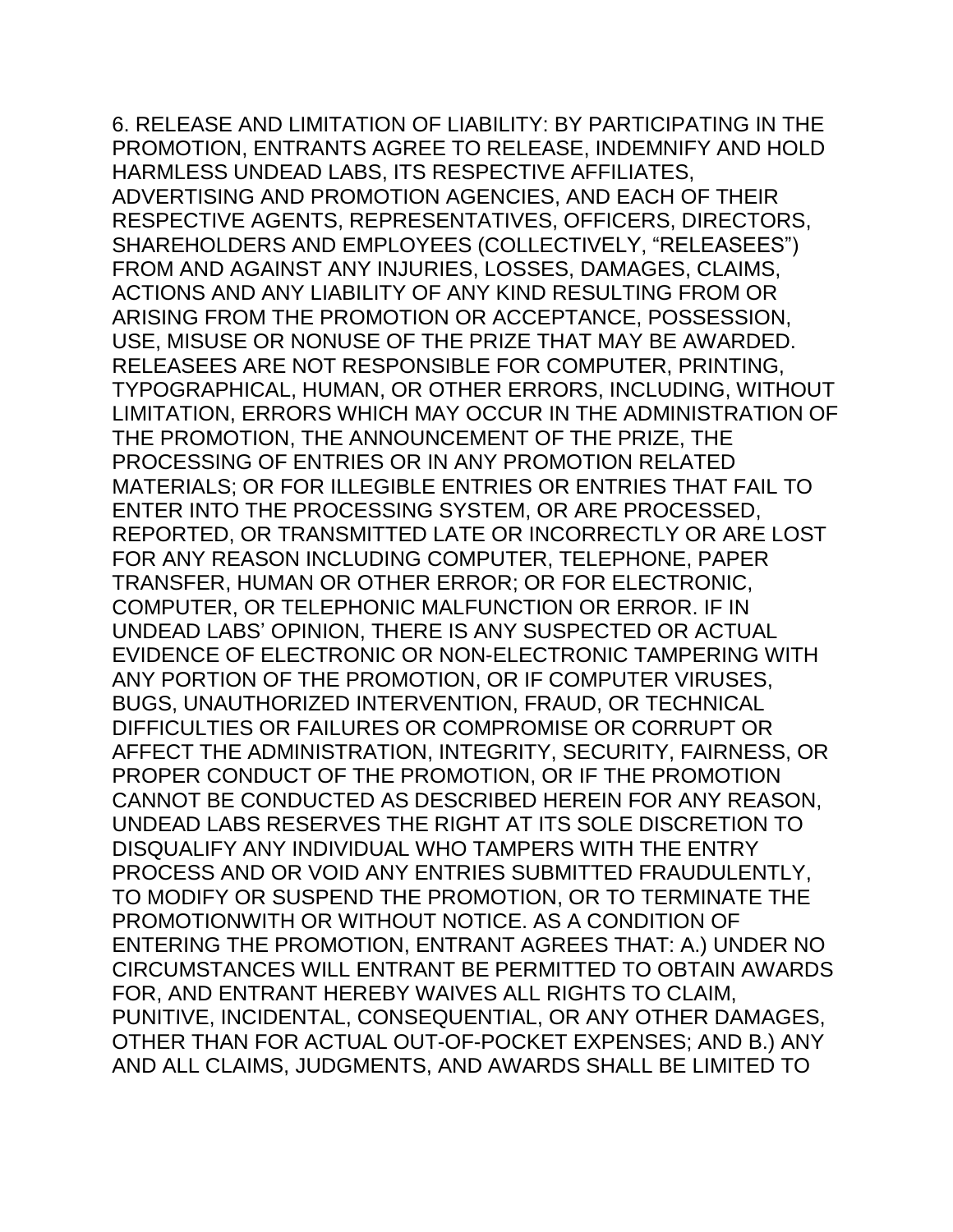## ACTUAL OUT-OF-POCKET COSTS INCURRED, BUT IN NO EVENT ATTORNEYS FEES.

# 7. GENERAL TERMS:

Undead Labs reserves the right to make changes or additions to these Official Rules and/or extend the dates of the Promotion Period for this Promotion for any reason at any time. Undead Labs' failure to enforce any term of these Official Rules shall not constitute a waiver of that provision. ANY ATTEMPT BY AN ENTRANT OR ANY OTHER INDIVIDUAL TO DELIBERATELY ALTER OR DAMAGE ANY WEBSITE OR UNDERMINE THE LEGITIMATE OPERATIONS OF THE PROMOTION MAY BE A VIOLATION OF CRIMINAL AND CIVIL LAWS AND SHOULD SUCH AN ATTEMPT BE MADE, UNDEAD LABS RESERVES THE RIGHT TO SEEK DAMAGES FROM ANY SUCH PERSON TO THE FULLEST EXTENT PERMITTED BY LAW.

## 8. DISPUTES:

a. Binding Arbitration. Each entrant agrees that any dispute, controversy or claim related to these Official Rules (a "Claim"), to the extent unable to be resolved through mutual negotiations, may, upon the election of either the entrant or Undead Labs, with the exception of those Claims expressly excluded in paragraph 8.e., be finally and exclusively resolved by binding arbitration. Any election to arbitrate by one party shall be final and binding on the other. The arbitration will be conducted under the rules of JAMS that are in effect at the time the arbitration is initiated (the "JAMS Rules") and under the terms set forth in these Official Rules. In the event of a conflict between the terms set forth in these Official Rules and the JAMS Rules, the terms set forth in these Official Rules will control and prevail. Except as otherwise set forth in paragraph 8.e., an entrant may seek out any remedies available to him or her under federal, state or local laws, under provincial or local laws, in an arbitration action. As part of the arbitration, an entrant and Undead Labs will have the opportunity for discovery of non-privileged information that is relevant to the Claim. The arbitrator will provide a written statement of the arbitrator's decision regarding the Claim, the award given and the arbitrator's findings and conclusions on which the arbitrator's decision is based. The arbitrator must follow applicable law, and any award may be challenged if the arbitrator fails to do so. The determination of whether a Claim is subject to arbitration shall be governed by the Federal Arbitration Act and determined by a court rather than an arbitrator. Except as otherwise provided in these Official Rules, (i) an entrant and Undead Labs may litigate in court to compel arbitration, stay proceedings pending arbitration, or to confirm, modify, vacate or enter judgment on the award entered by the arbitrator; and (ii) the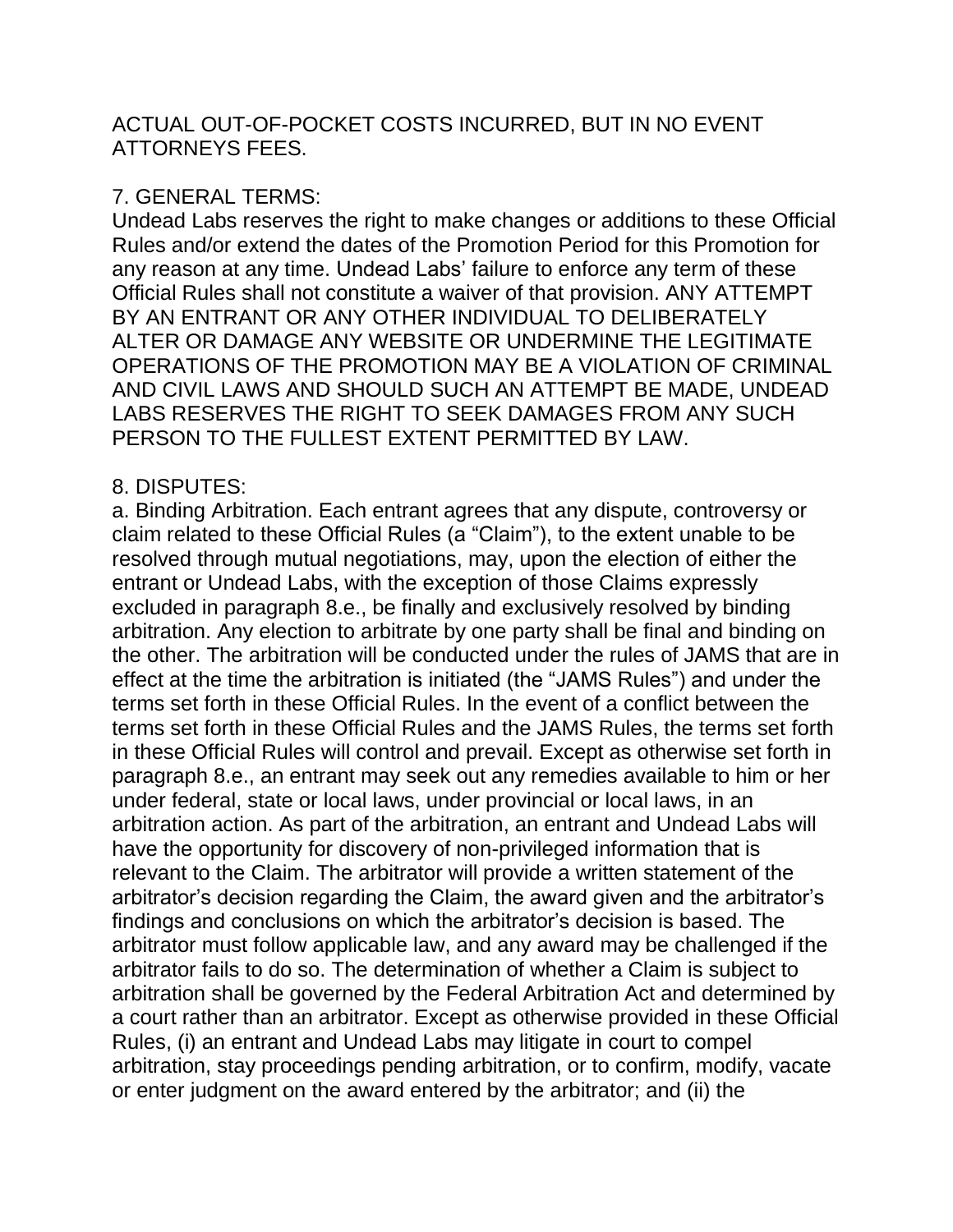arbitrator's decision is final, binding on all parties and enforceable in any court that has jurisdiction. BY AGREEING TO THIS ARBITRATION PROVISION, EACH ENTRANT UNDERSTANDS THAT HE OR SHE IS WAIVING THE RIGHT TO SUE IN COURT AND HAVE A JURY TRIAL.

b. Arbitration Fees. If an entrant initiates arbitration for a Claim, he or she will only need to pay an arbitration initiation fee of \$250 and Undead Labs will pay all other costs charged by JAMS for initiating the arbitration. If Undead Labs is initiating arbitration for a Claim, Undead Labs will pay all costs charged by JAMS for the arbitration. All other fees and costs of the arbitration will be charged pursuant to the JAMS Rules. No entrant will be required to pay Undead Labs' attorneys' fees or other costs if he or she does not prevail in the arbitration. No entrant will seek attorneys' fees in the event they are deemed the prevailing party.

c. Location. The arbitration will take place in entrant's hometown area unless the parties agree to video, phone and/or internet connection appearances. Any Claim not subject to arbitration (other than claims proceeding in any small claims court), or where no election to arbitrate has been made, shall be decided by a court of competent jurisdiction in Seattle, State of Washington, United States of America, and each entrant agrees tosubmit to the personal jurisdiction of that court.

d. Restrictions. Each entrant agrees that any arbitration shall be limited to the Claim between Undead Labs and each such entrant individually. EACH ENTRANT FURTHER AGREES THAT (A) THERE IS NO RIGHT OR AUTHORITY FOR ANY DISPUTE TO BE ARBITRATED ON A CLASS-ACTION BASIS OR TO UTILIZE CLASS ACTION PROCEDURES; (B) THERE IS NO RIGHT OR AUTHORITY FOR ANY DISPUTE TO BE BROUGHT IN A PURPORTED REPRESENTATIVE CAPACITY OR AS A PRIVATE ATTORNEY GENERAL; AND (C) NO ARBITRATION SHALL BE JOINED WITH ANY OTHER.

e. Exceptions to Arbitration. Each entrant agrees that the following Claims are not subject to the above provisions concerning binding arbitration: (a) any Claims seeking to enforce or protect, or concerning the validity of, any intellectual property rights of Undead Labs; (b) any Claim related to, or arising from, allegations of theft, piracy, invasion of privacy or unauthorized use; and (c) any claim for injunctive relief. In addition to the foregoing, either party may assert an individual action in small claims court for Claims that are within the scope of such courts' jurisdiction in lieu of arbitration.